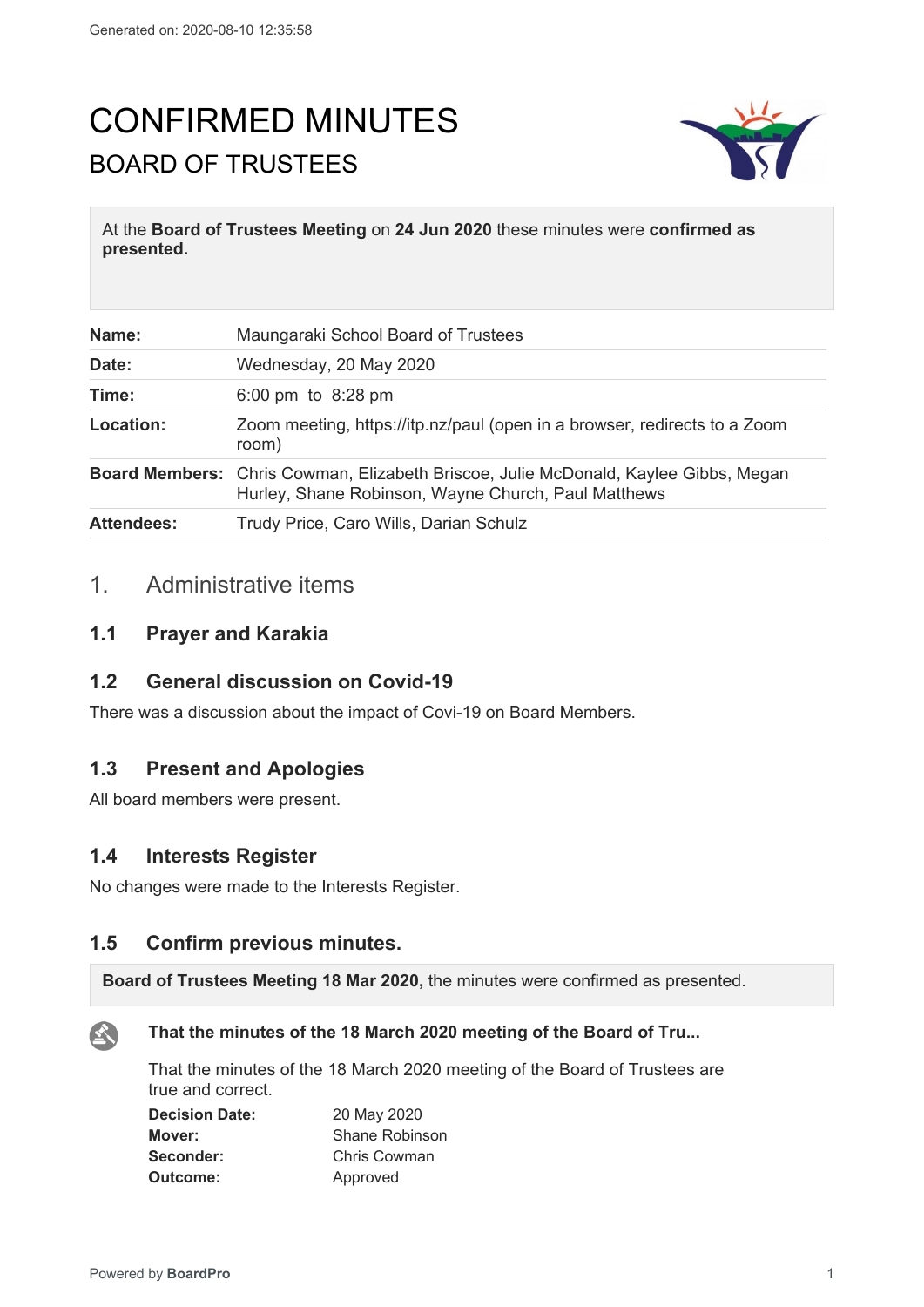## **1.6 Action Item List**

## **1.7 Grant applications**

There were no grant applications to consider.

## 2. Reports to the Board

#### **2.1 Principal's Report Tabled.**

Shane presented his Principal Report and highlighted the following:

- Covid-19 things were run differently in School since the governments announcement of New Zealand going into Level 4. Staff began discussing and designing an online learning program.
- We have had amazing engagement with our online programs. With a large amount of positive feedback.
- Hard material packs were sent out by the Ministry of Education to all students from years 0-4.
- When school opened in Level 3 we only had a small number of students attend around 6 students throughout Level 3.
- Health and Safety has been a key priority over this time and have increased our cleaning here at school.
- We are keeping a detailed contract tracing register of all people who come onto site.
- Well Being has been a strong focus for students and staff over lockdown.
- We have been using our online communication and have had a dramatic increase in facebook follows in the last month.
- Assessment and Reporting will be discussed with the Lead Team and the Board will support which direction the school goes with this.
- Most Professional Development has had to cease due to Covid-19.
- New Entrants class we are currently advertising the position.



#### **Principal Report**

That the Principals Report dated 20 May 2020 be accepted.

| <b>Decision Date:</b> | 20 May 2020  |
|-----------------------|--------------|
| Mover:                | Megan Hurley |
| Seconder:             | Chris Cowman |
| Outcome:              | Approved     |

## **2.2 Finance Report**

Shane presented the Finance Report:

- Donations are tracking well. We have currently have received just over \$23,000.
- Activity Fee Donation we have received is a Total of \$18,000 to the end of April. This is a area we can adjust throughout the year.
- The Board has agreed to invest some more money into the Cleaning and Administration Budget with the extra work Covid-19 has brought.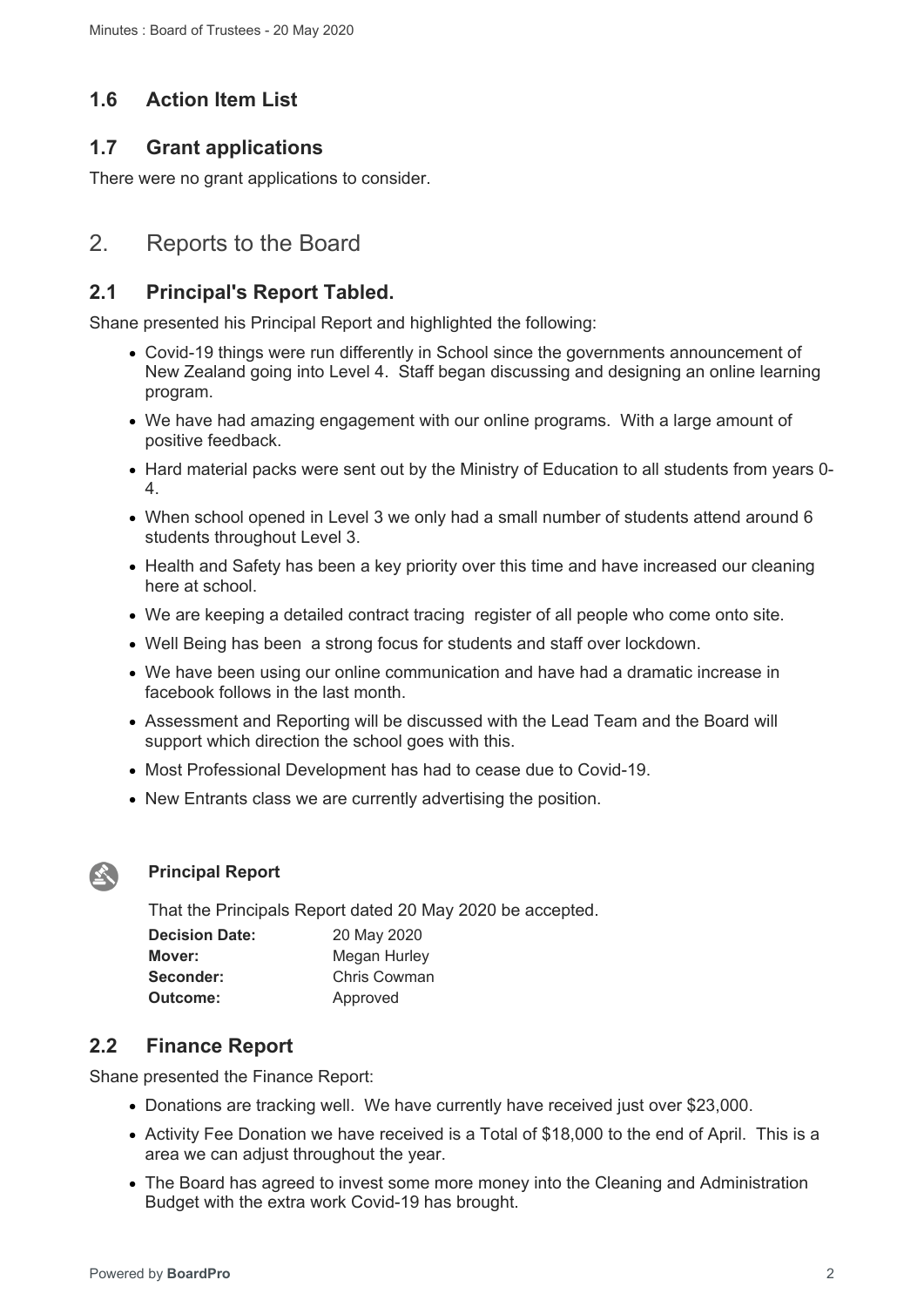We have has some extra security checks over lockdown and we have suffered no extra vandalsim.



#### **Finance Report**

That the Finance Report dated 20 May 2020 be accepted.

| <b>Decision Date:</b> | 20 May 2020    |  |
|-----------------------|----------------|--|
| Mover:                | Wayne Church   |  |
| Seconder:             | Julie McDonald |  |
| Outcome:              | Approved       |  |

### **2.3 Property Update Tabled:**

Items Discussed:

- We are needing to use our Library space to open our next New Entrants class. The Ministry has agreed to hire a Portable Room to store our Library books for duration of the build. This will also store class sets of books so children and staff can still access them.
- The room is located behind the current library.
- Wellbeing Garden has been on pause during lockdown.
- Bike Track has been out on pause during lockdown.
- 10YPP/5YA Amendment was tabled.

## 3. Strategic Discussion/Decision

4. External Updates

#### **4.1 Home & School Update**

There was no home and school report for this meeting due to Covid-19.

## **4.2 MCA Update**

There was no MCA update for this meeting due to Covid-19. We discussed the update of the Fire Alarm for the Hall.



#### **Fire Alarm in Hall.**

To follow up with Tracey re Fire Alarm in Hall. If it is needing resource consent pass onto Megan.

| Due Date: | 17 Jun 2020           |
|-----------|-----------------------|
| Owner:    | <b>Shane Robinson</b> |

- 5. Public Excluded / In Committee
- 6. Close Meeting

#### **6.1 Close the meeting**

**Next meeting:** Board of Trustees Meeting - 24 Jun 2020, 6:00 pm